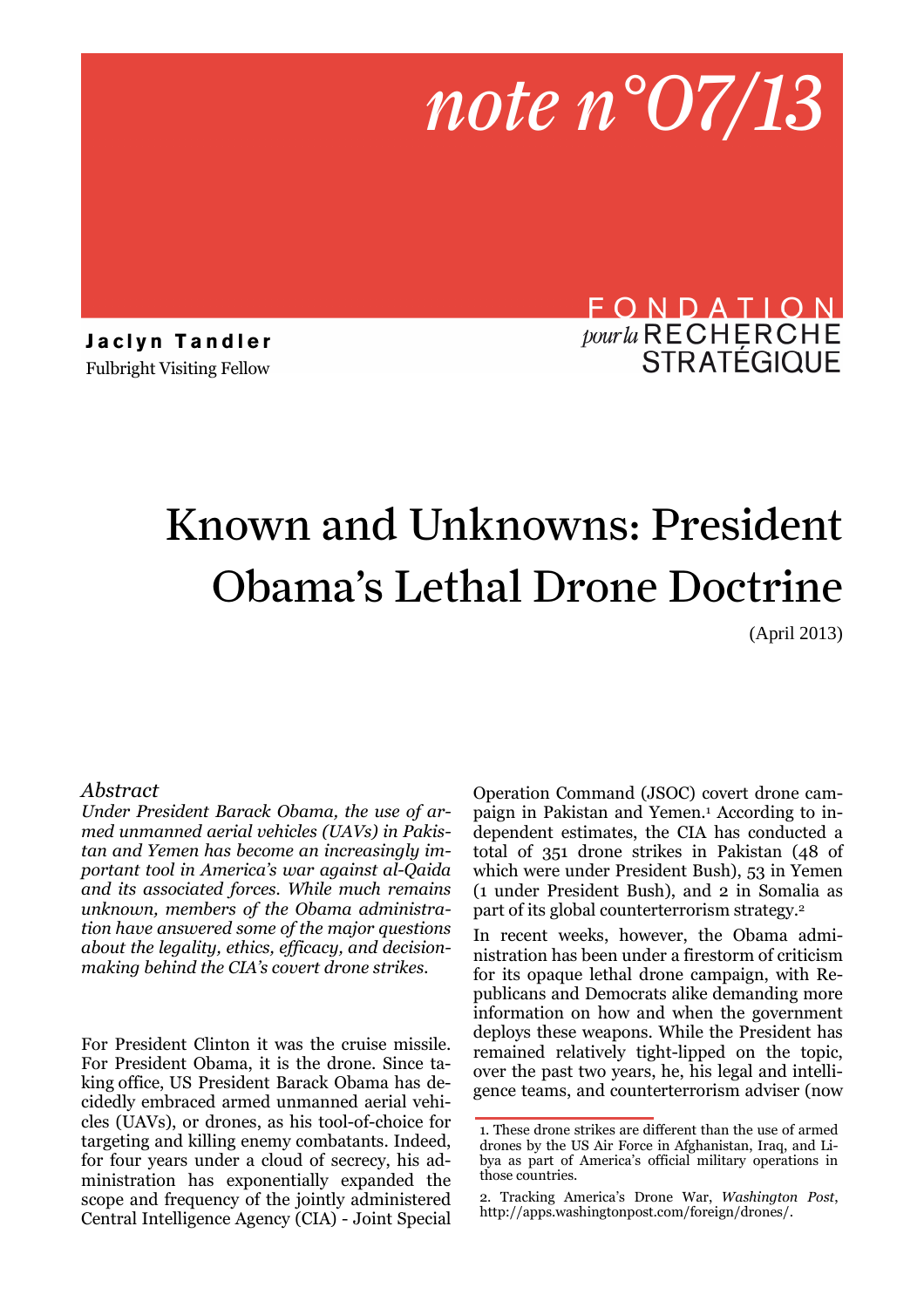CIA director) have made a handful of detailed remarks to answer some of the major questions surrounding the use of lethal drones. These statements highlight both what is transparent, and what remains unsaid, or perhaps unresolved, about America's drone war.

#### **Who is the Target?**

In a speech at the Wilson Center, thencounterterrorism adviser John Brennan identified the target of US drone-fired missile strikes as a member of al-Qaida, the Taliban, or associated forces that poses a significant and imminent threat —someone "who is an operational leader" or "an operative in the midst of actually training for or planning to carry out attacks against US persons or interests."3 President Obama, in a Google+ "Hangout" also named the target as "people who are on a list of active terrorists who are trying to go in and harm Americans, hit American facilities, American bases, and so on." According to Attorney General Eric Holder, U.S. citizens can be targeted if they meet these criteria.<sup>4</sup>

These statements seem to fit the definition of a "**personality"** strike – strikes targeting named, high-value terrorists who are known to be planning an attack. The administration has not spoken publicly on the contentious "**signature"**  strikes – strikes targeting "groups of men who bear certain signatures, or defining characteristics associated with terrorist activity, but whose identities aren't known."5 Several major news outlets and investigative reporters contend that President Obama has largely expanded the use of drones to include these "pattern of life" targets, calling signature strikes the "hallmark" of his drone war.<sup>6</sup>

What constitutes evidence of an imminent threat is also relevant. According to several sources, in addition to leaders of al Qaeda, armed UAVs have intentionally struck dozens of low-ranking foot soldiers. Whether the target must be a named individual, and how the administration decides what threats are imminent remain unclear.

## **When Does the President Pull the Trigger?**

In addition to the issue of who makes the socalled "kill list" is the question of the circumstances under which President Obama, who acts as the final decision-maker,<sup>7</sup> gives the authority to carry out a strike. Brennan defined these conditions as "when we believe that capturing the individual is not feasible" and when "we have a high degree of confidence that innocent civilians will not be injured or killed, except in the rarest of circumstances."8 In 2009, then CIA Director Leon Panetta said in an interview that "If there were any women or children we would not take the shot… that became a rule that we abided by."9 President Obama and his advisers have offered support for this policy, stating in several public remarks that civilian casualties are "exceedingly rare."10 Chair of the Senate Intelligence Committee Diane Feinstein reaffirmed last month that "the number of civilian casualties that have resulted from such strikes each year has typically been in the single digits."<sup>11</sup>

Independent researchers have challenged this assertion, citing specific strikes that were ordered in areas with known civilian presences, for

<sup>3.</sup> John O. Brennan, Assistant to the President for Homeland Security and Counterterrorism, "The Efficacy and Ethics of U.S. Counterterrorism Strategy," Remarks at the Woodrow Wilson International Center for Scholars (April 30, 2012), http://www.wilsoncenter.org/event/theefficacy-and-ethics-us-counterterrorism-strategy. This speech is the most comprehensive outline of the Obama Administration's drone policy to date.

<sup>4.</sup> Eric Holder, Attorney General, Department of Justice, Address at Northwestern University School of Law, March 5, 2012. http://www.justice.gov/iso/opa/ag/ speeches/2012/ag-speech-1203051.html;

<sup>5.</sup> International Human Rights and Conflict Resolution Clinic of Stanford Law School and the Global Justice Clinic at New York University School of Law, "Living Under Drones" Death, Injury, and Trauma to Civilians from US Drone Practices in Pakistan," September 2012. http:// livingunderdrones.org/report/

<sup>6.</sup> Daniel Klaidman, "Drones: How Obama Learned to Kill," Daily Beast (May 28, 2012). http:// www.thedailybeast.com/newsweek/2012/05/27/dronesthe-silent-killers.html; Peter Bergen and Megan Braun,

<sup>&</sup>quot;Drone is Obama's Weapon," *CNN*, September 19, 2012. http://edition.cnn.com/2012/09/05/opinion/bergenobama-drone/index.html

<sup>7.</sup> President Obama signaled that he makes the final call on drone strikes in an interview with CNN's Jessica<br>Yellin, September 5, 2012, http:// September  $5, 2012. \frac{\text{http://}}{\text{http://}}$ security.blogs.cnn.com/2012/09/05/obama-reflects-ondrone-warfare/

<sup>8.</sup> Brennan, "The Efficacy and Ethics of U.S. Counterterrorism Strategy"; President Barack Obama, Interview with CNN's Jessica Yellin, September 5, 2012. http:// security.blogs.cnn.com/2012/09/05/obama-reflects-ondrone-warfare/

<sup>9.</sup> Leon Panetta, Interview with NPR, February 03, 2013. http://www.npr.org/templates/transcript/ transcript.php?storyId=170970194

<sup>10.</sup> President Barack Obama in a Google + Hangout, January 30, 2012. http://www.whitehouse.gov/photos-andvideo/video/2012/01/30/president-obama-sgooglehangout.

<sup>11.</sup> She said she had the opportunity to look at figures obtained from the executive branch. Senator Diane Feinstein, CIA Confirmation Hearing, February 7, 2012. h t t p : / / w w w . y o u t u b e . c o m / w a t c h ? feature=player\_embedded&v=CPZF960aVuA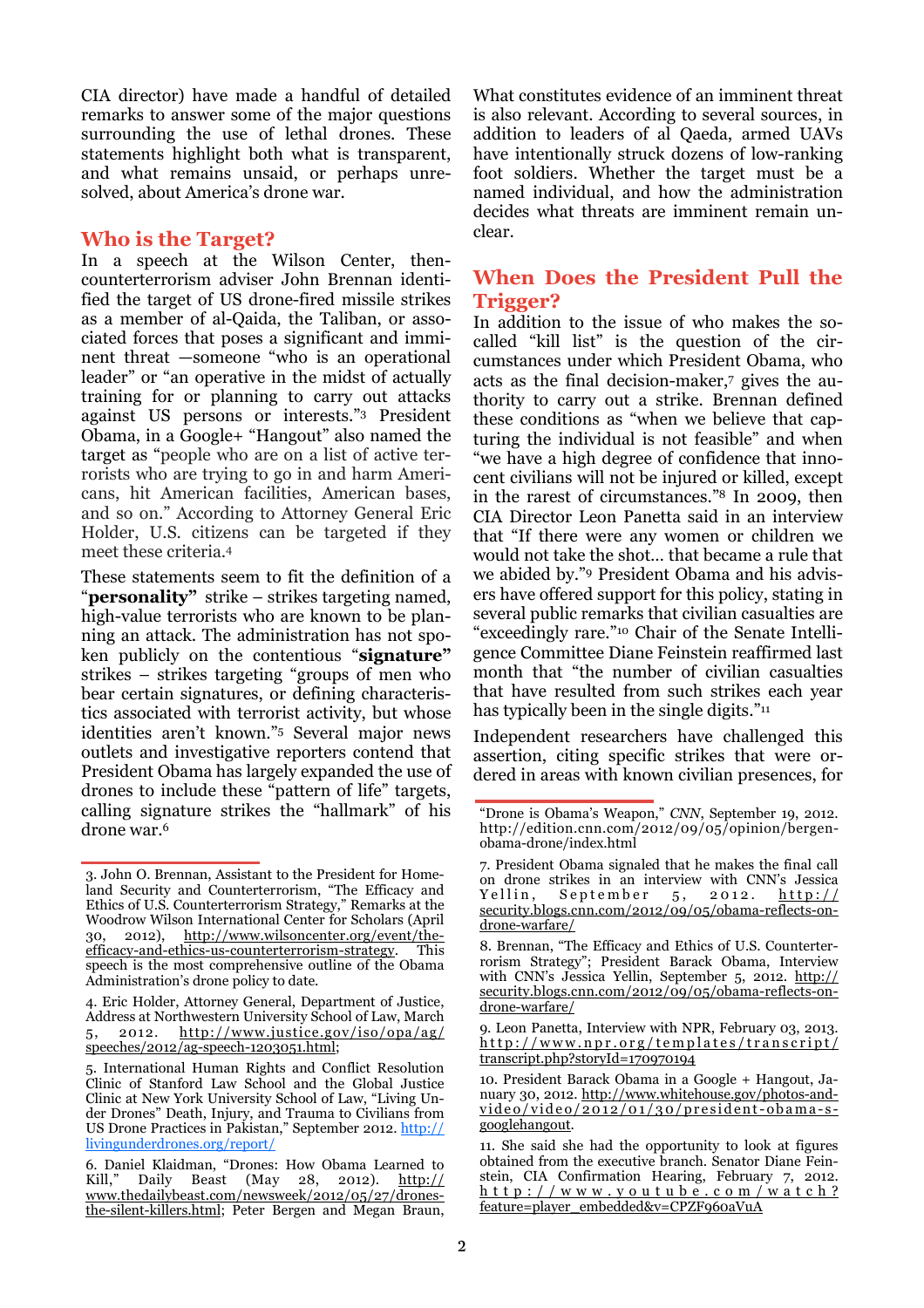example, a 2009 strike in Yemen.12 The New American Foundation is one of several independent organizations that estimate drone casualties, and records that out of 2,424 to 3,967 people killed by drone strikes in Pakistan and Yemen since 2004, 276-368 were civilians.<sup>13</sup>

Journalists explain that the administration's estimates differ considerably from those of other sources because of the CIA's "guilt by association" method for counting casualties. Based on off-the-record conversations with administration officials, they explain that the CIA "counts all military-age males in a strike zone as combatants… unless there is explicit intelligence posthumously proving them innocent."<sup>14</sup>

This approach raises the question of whether the conditions under which the President orders a strike are as stringent as purported. That is, if unknown military-age males are not considered civilians, their presence in a potential strike zone may not change the calculus of whether to pull the trigger.

## **Are Drone Strikes Legal?**

Attorney General Eric Holder, General Counsels Harold Koh (State Department), Jeh Johnson (Defense Department), and Stephen W. Preston (CIA) have all delivered public statements on the legal framework for America's use of lethal UAVs.<sup>15</sup>

With respect to domestic law, the administration's legal team draw on two legislative bases

14. Jo Becker & Scott Shane, "Secret 'Kill List' Proves a Test of Obama's Principles and Will," New York Times, May 29, 2012. http://www.nytimes.com/2012/05/29/ world/obamas-leadership-in-war-on-alqaeda.html? pagewanted=all

15. See Eric Holder, Attorney General, Department of Justice, Address at Northwestern University School of Law, March 5, 2012. http://www.justice.gov/iso/opa/ag/ speeches/2012/ag-speech-1203051.html; Jeh C. Johnson, General Counsel, Department of Defense, National Security Law, Lawyers and Lawyering in the Obama Administration, Address at Yale Law School, February 22, 2012. http://www.cfr.org/national-security-and-defense/ <u>jeh-johnsons-speech-national-security-law-</u> lawyerslawyering-obama-administration/p27448; Harold K. Koh, Legal Advisor, Department of State, The Obama Administration and International Law, Address at the Annual Meeting of the American Society of International Law, March 25, 2010. http://www.state.gov/s/l/releases/ remarks/139119.htm Stephen W. Preston, General Counsel, Central Intelligence Agency, "The CIA: Lawless Rogue or Regulated Business?" Address at Stanford Law School, February 21, 2012.

for the use of lethal drones: 1) the **US Constitution**, which empowers the President to protect the nation from any imminent threat of attack, and 2) the **Authorization to Use Military Force** (AUMF), the joint resolution passed by Congress three days after 9/11, which grants the President the authority to use "all necessary and appropriate force" against those whom he determined "planned, authorized, committed or aided" the September 11th attacks, or who harbored said persons or groups. According to General Counsel Johnson, the administration interprets this authority to include people with a link to the terrorist attacks on 9/11 or "associated forces."<sup>16</sup>

Under international law, the administration draws on the principle of national **self-defense**, upheld in Article 51 of the UN Charter. Its posture is that the US is at war with al-Qaida, and in this ongoing conflict, has the right to use force without official consent of the local government to disrupt and prevent future attacks.

While the administration has allocated the most on-the-record time to the legal basis for its drone activity, these remarks have not sufficiently answered the myriad of legal questions posed both domestically and internationally. The US Congress appears most concerned with the legal basis for killing an American citizen, and has asked for access to US Department of Justice classified legal memos justifying these operations. Legal scholars have challenged the assertion that the AUMF covers today's drone activity, particularly as it expands to Somalia and Yemen. International bodies are demanding more information on the degree to which international humanitarian law and/or human rights law apply. In response to these recent cries for greater transparency, the administration has promised to reveal more about the legal rationale for drone strikes in the near future.

## **Are Drone Strikes Ethical?**

To make the moral argument for armed drone strikes, the administration maintains that its use of armed drones uphold the four law of war principles governing the use of force, or *jus in bello* – necessity, distinction, proportionality, and humanity.17 Drones are **necessary,** they explain, because "their targets have definite military value" and **discriminating** insofar as only military objectives are targeted intentionally. Tar-

17. See footnote 15.

<sup>12.</sup> Dexter Filkins, "What We Don't Know About Drones," New Yorker, February 7, 2013. http:// www.newyorker.com/online/blogs/comment/2013/02/ john-brennan-and-the-truth-about-drones.html

<sup>13. &</sup>quot;The Year of the Drone," New America Foundation. http://counterterrorism.newamerica.net/about/militants

<sup>16.</sup> He defines an associated force, as "(1) an organized, armed group that has entered the fight alongside Al Qaeda, and (2) a co-belligerent with Al Qaeda in hostilities against the United States or its coalition partners."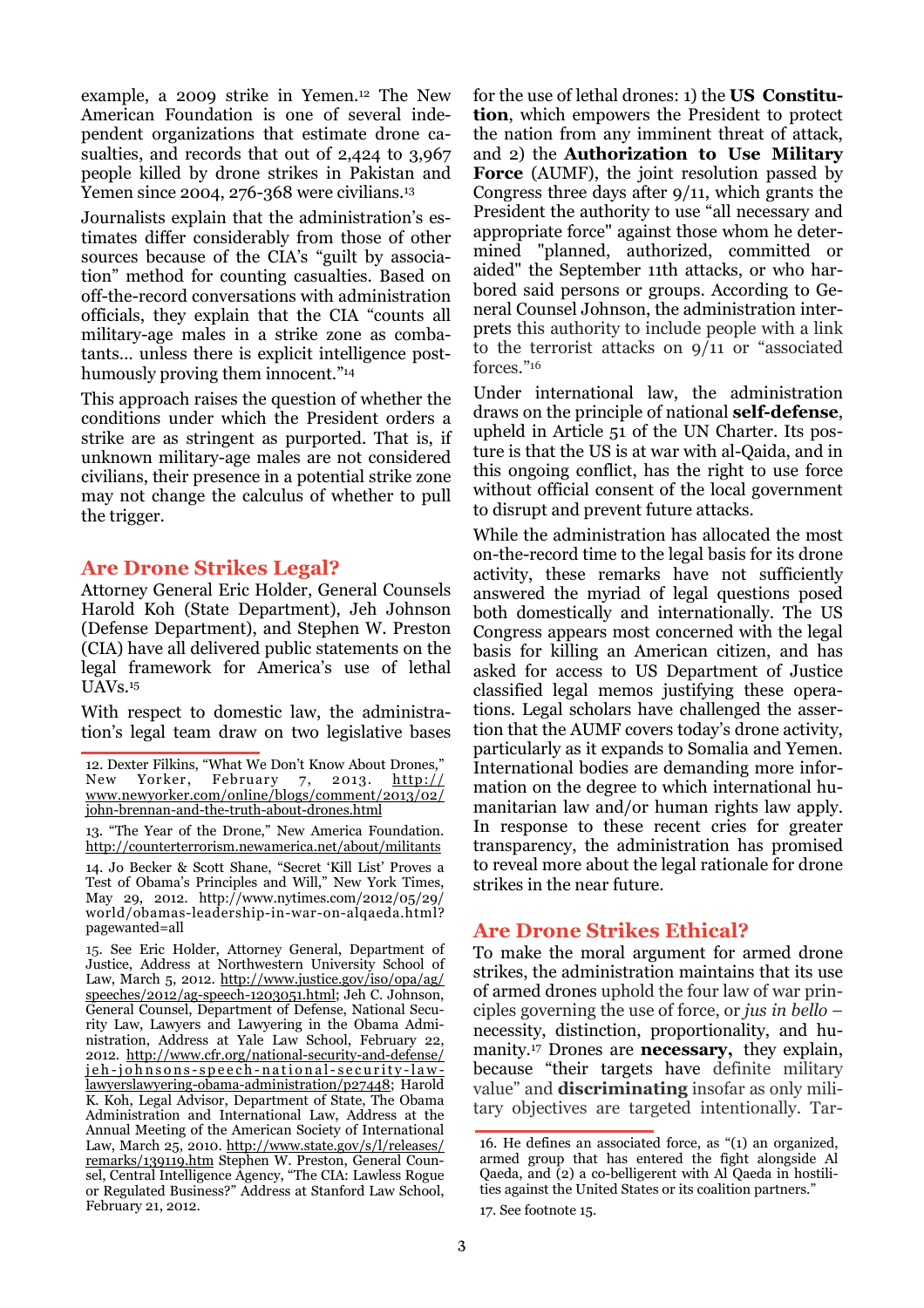geted strikes conform to the principle of **proportionality** – "the notion that the anticipated collateral damage of an action cannot be excessive in relation to the anticipated military advantage" – given the precision of the technology. Lastly, drones conform to principle of **humanity** in that they do "not inflict unnecessary suffering."18 By meeting these four principles, they conclude that targeted strikes against al-Qaida terrorists are indeed just and ethical.

The aforementioned issues of signature strikes and civilian casualties raise the question of whether all drone strikes are in fact necessary, discriminating, proportional and humane. However, considering the armed UAV program within the context of other weapons the US could be launching in its war against al-Qaida places ethical questions in an important context.<sup>19</sup>

In addition to *jus in bello*, just war theory necessitates establishing criteria for *jus ad bellum*, the right to go to war, and *jus post bellum*, justice after a war. For example, *jus ad bellum* dictates that force may be used only as a last resort, after all feasible alternatives have been exhausted. *Jus post bellum* concerns questions of post war reparations and war crimes trials. These pre- and post- war facets are notably absent from the administration's ethical justifications, perhaps in part because of the nebulous and unconventional nature of the war America is fighting.<sup>20</sup>

#### **Are They Effective?**

The US National Strategy for Counterterrorism lists "Disrupt, Degrade, Dismantle, and Defeat al -Qaida and Its Affiliates and Adherents" as a primary objective.21 To that end, President Obama and his advisers have communicated to the American people and the world that drone strikes – with their "surgical precision" and "laser like focus"22 – are indeed effective. In

2011, President Obama boasted taking "twentytwo of the thirty top al-Qaeda leaders" off the field.23 In his remarks at the Wilson Center, Brennan affirmed that, "With the help of targeted strikes, we have turned al-Qaida into a shadow of what it once was. They are on the road to destruction."<sup>24</sup>

While armed drones do effectively take out militants, the administration has yet to articulate how these strikes complement or bolster the nation's long-term counterterrorism strategy and broader foreign policy objectives. Critics argue that drones are actually counter-productive in that they foster anti-American sentiment in Pakistan, facilitate recruitment to non-state armed groups, and motivate further violent attacks.25 Some former and current government officials believe that the US relies too heavily on drone strikes at the expense of longer-term strategies to prevent conditions that foster international terrorism.26 Indeed, President Obama's increased reliance on drones raises questions on the direct impact of these strikes on al-Qaida's effectiveness, criteria for the relative "success" of this campaign, and the long-term impact of an enduring attrition strategy against militant organizations. Addressing these and other broader strategic issues will likely shape the future use of these weapons.

The Obama administration has answered some of the basic questions on its drone policy, but much remains unknown about the legality, longterm strategy of, and decision making behind these lethal strikes. Furthermore, it is unclear whether these gaps stem from secrecy or the lack of an internal formal rulebook. While drone strikes will remain a central component of U.S. counterterrorism operations, mounting domestic and international pressure for increased transparency will likely force President Obama to reevaluate his drone policy and address some of the practical and ethical questions.

<sup>18.</sup> See footnote 15.

<sup>19.</sup> However, because drones are so precise, the calculus for their use is inherently different than that of other weapons systems. This therefore raises the question of how much moral arguments can and/or should be grounded in a comparison with other tools in the US arsenal.

<sup>20.</sup> The military employment of remotely operated aerial vehicles raises a variety of other moral issues, particularly those that stem from the extreme asymmetry between those who wage war and those they fight. Despite their importance, these high-level ethical questions will likely only occupy the halls of academia and think tanks, not White House press conferences.

<sup>21. &</sup>quot;National Strategy for Counterterrorism," June 2011. http://www.whitehouse.gov/sites/default/files/ counterterrorism\_strategy.pdf

<sup>22.</sup> Brennan, "The Efficacy and Ethics of U.S. Counterterrorism Strategy."

<sup>23.</sup> President Barack Obama, White House Press Conference, December 8, 2011. http://abcnews.go.com/blogs/ politics/2011/12/obama-fires-back-at-gop-appeasementcharge-ask-osama-bin-laden/

<sup>24.</sup> Brennan, "The Efficacy and Ethics of U.S. Counterterrorism Strategy."

<sup>25.</sup> International Human Rights and Conflict Resolution Clinic of Stanford Law School and the Global Justice Clinic at New York University School of Law, "Living Under Drones" Death, Injury, and Trauma to Civilians from US Drone Practices in Pakistan," September 2012. http:// livingunderdrones.org/report/

<sup>26.</sup> Micah Zenko, "Reforming U.S. Drone Strike Policies," Council Special Report No. 65, January 2013. http:// www.cfr.org/wars-and-warfare/reforming-us-dronestrike-policies/p29736